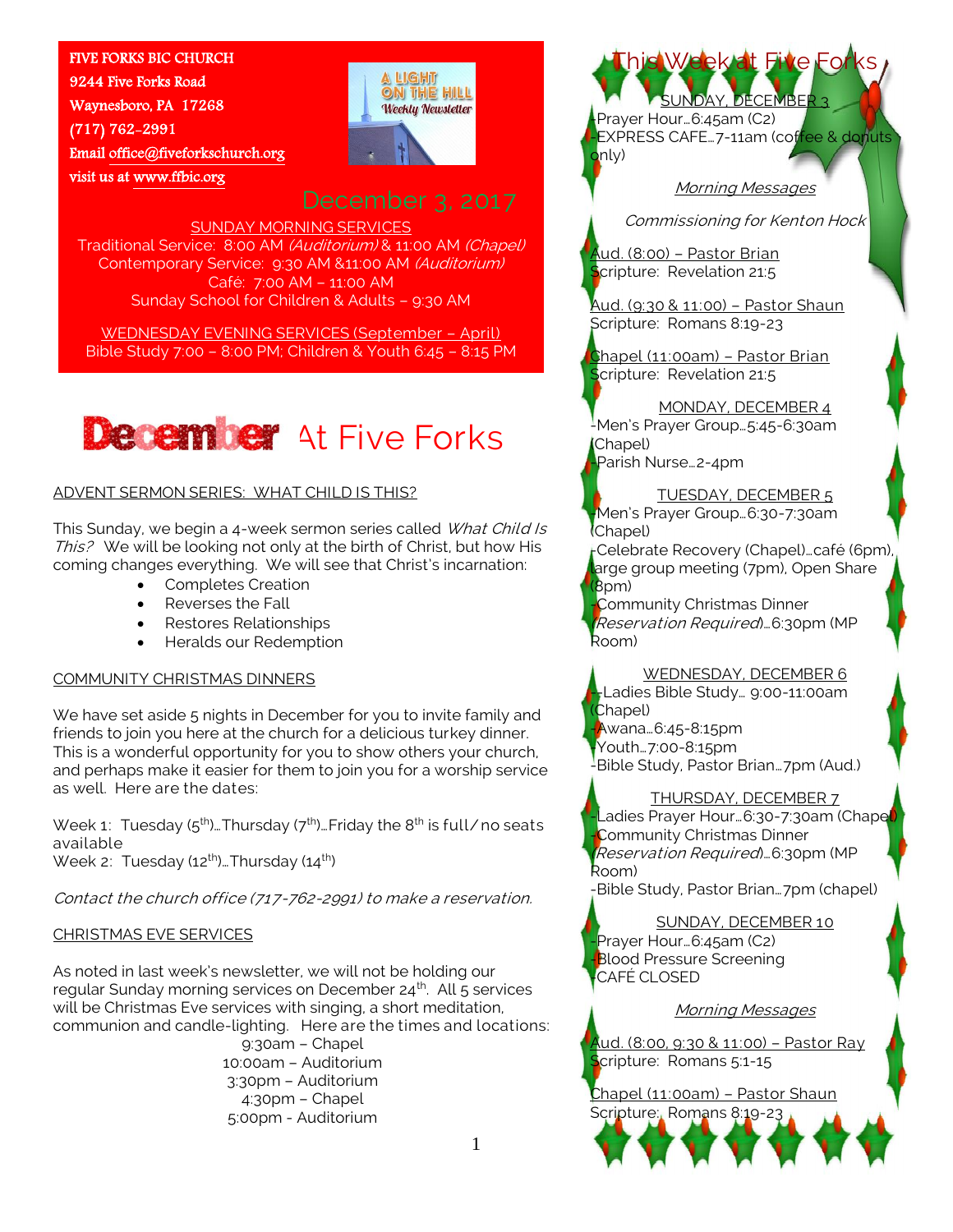## *2017 Community Christmas Dinner*



6:30pm each night Tuesday, December 5 Thursday, December 7 Friday, December 8 (FILLED) Tuesday, December 12 Thursday, December 14

Make your reservation as soon as possible as some nights fill up quickly! There is no cost, but you must make a reservation. Donations are accepted to help with the cost for next year. We do request that Five Forks Church attendees bring some cookies to share as dessert for the evening.

Seats are numbered, so when you arrive, please checkin at the reservation table in the lower lobby for your assigned seat(s).

Invite your friends, family and neighbors for a night of food and fellowship!!

To reserve your seat, please fill out the Reservation Request Form that was placed in your mailbox this week and return to Julie Tiedemann's mailbox or you may call the church office at 717-762-2991 or email julie@ffbic.org.

Reminder: If you or part of your party are unable to attend on the night you reserved, please notify the church office as soon as possible @ 717-762-2991 or [julie@ffbic.org](mailto:julie@ffbic.org) so that the seating can be made available to others.



ttendance ATTENDANCE (November 26)

Sunday's Worship Total = 728 8:00 Auditorium = 172 9:30 Auditorium = 322 11:00 Auditorium = 167 11:00 Chapel = 50 Bible Connection = 15 Nursery (9:30 & 11:00) =  $5$ 

Total Sunday School = 297

Wed. Eve. (Nov. 29) = 272

## Food Pantry " Item of the Month" for DECEMBER:

Peanut Butter

Place donations in the orange tub in the lower lobby.

## **Operation** Christmas Child December:

Pray for the children who will be receiving Christmas Shoeboxes.

Place donations in the designated boxes in the lower and upper lobbies.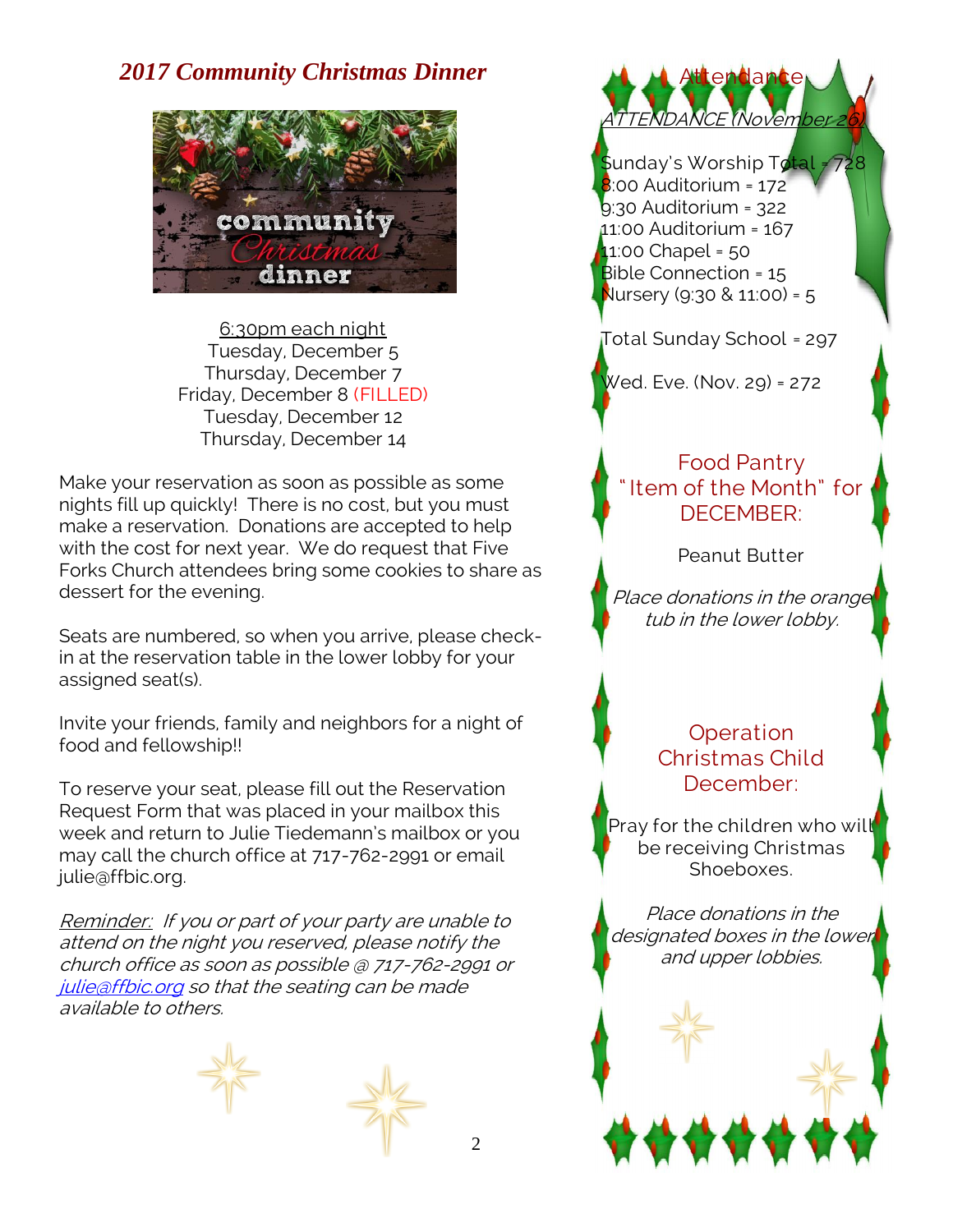# *Important Information Regarding…*



This year Christmas Eve falls on a Sunday and so we will not be having our normal Sunday morning services.

There will be five services held throughout the day on the  $24<sup>th</sup>$ , and all five of them – including the two morning services – will adopt a Christmas Eve format.

In all five services there will be congregational singing, a short meditation (not a sermon), communion and candle lighting.

Here are the times and locations of the five Christmas Eve Services:

- 9:30am in the Chapel
- 10:00 in the Auditorium
- 3:30 in the Auditorium
- 4:30 in the Chapel
- 5:00 in the Auditorium

## Please note:

The two morning services will *not* follow the same format as our normal Sunday morning services. Instead, they will follow the same format that will be used at the three later services that day. Pastor Shaun will bring the meditation in the Auditorium services, and Pastor Bill will bring the meditation in the Chapel services. We look forward to gathering together on the 24<sup>th</sup> and celebrating the birth of our Savior and Lord!

# *2018 Boys & Girls Basketball 1st – 6 th Grades* If you want to make new friends while learning echniques, skills, and the game of basketball, thi<mark>s</mark> hay be for you! Dates: (8 Saturdays) January 6, 13, 20, 27  $\overline{f}$ ebruary 3, 10, 17, 24 schedule: 9:00 - 10:00am - 1<sup>st</sup> & 2<sup>nd</sup> grade 10:15 – 11:15am – 3<sup>rd</sup> & 4<sup>th</sup> grade 11:30am – 1:30pm – 5<sup>th</sup> & 6<sup>th</sup> grade This schedule may change depending on articipation. To sign up, complete the registration form that was placed in your mailbox and return to Dwayne uhrman's mailbox or contact Dwayne at 717-765-

4784. Parents: Your help is needed to help make this **luccessful.** If you have questions or interested in assisting with this program, please contact Doug





*Five Forks Bell Choir*

Have you heard the Five Forks Bell Choir play for Sunday Service? Have you asked yourself...how do they do that?

Now is your chance to find out. We have an opening for a ringer...don't worry, reading music is not a requirement...we can teach you what you need to know. We just need you to commit to a weekly rehearsal (Mondays from 6:30-7:30) from Labor Day to Mothers Day. Come with a willingness to have fun, "make a joyful noise", and desire to serve the Lord.

If you are interested in ringing, please contact Janice Besecker at 717.709.1490 or [jlbesecker@comcast.net](mailto:jlbesecker@comcast.net) as soon as possible.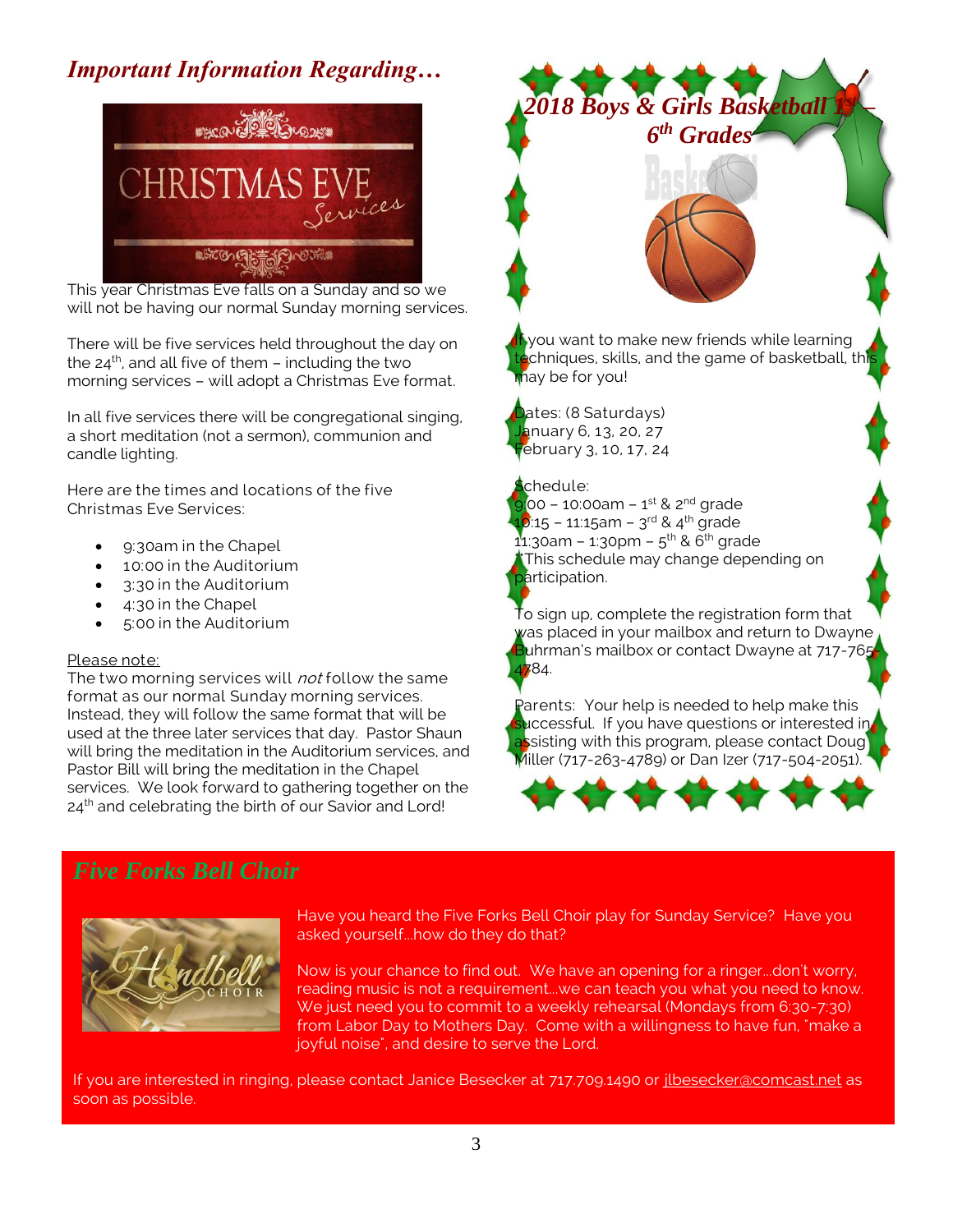

Dear Church Family,

We would like to thank you all for the love and support you have shown our family over the past  $3\frac{1}{2}$  years as we dealt with the ups and downs of the foster care system. We are very excited to share with you that as of Friday, December  $1<sup>st</sup>$  – after 1,612 days in foster care, Austin and Landon will be officially adopted! It was a long journey that taught us a lot about trusting God and his timing. Thank you for your prayers that we know carried us through the hard times. Sincerely,

Tad, Kim, Bailey, Trace, Jaeda, Austin, and Landon Dockman

Dear Church Family,

Thank you for your many acts of kindness this past week over the homecoming of my Dad, Gerald Martin, and Uncle Aldine Martin. We rejoice in their heavenly reunion and covet your continued prayers, as we set about the business of continuing their Godly legacy.

Love,

Karalee Frey and family

Our family would like to thank all of our church family for the prayers, cards, calls and visits when our mother, Edna McKee, passed away rather suddenly. We appreciated the beautiful flowers as well. We felt blessed and loved. Blessings to all of you.

-George & Nancy McKee and Richard & Judy Cordell

Dear Church Family,

Thank you so much for the pre-surgery prayer with Pastor Bill, Karen and Olivia. It put my heart at peace. Thanks too to the many others who pray for me and send cards, texts, messages, etc. It is good to feel loved and cared for. I really appreciated the beautiful flower bouquet that was sent to my hospital room. I give thanks for the fellowship of believers at Five Forks.

With Appreciation, Phyllis Witter

To Our Church Family at Five Forks,

We appreciated our church family showing your care in the loss of Rich's brother, Melvin Peck. The Willow Tree Angel, the cards, phone calls, and the many words spoken to us showed how much you cared. God bless all of you at Five Forks as we live our lives each day pleasing to our Savior -Rich & Fern Peck.



We express our deepest sympathy to Shirley Frain with the passing of her sister, Nellie Bingaman on November 21, 2017.



# *Mountain Top Ministries 23rd Annual Live Nativity*

Open from December 21<sup>st</sup> – December 24<sup>th</sup>... 6-8pm at 200 Church Road, Orrtanna, PA

Many animals, live actors, carolers, photo opportunites, hot chocolate and cookies. Make it a family affair – bring your camera and come and join us for a reminder of what Christmas is all about.

For more information, call 717-334-9709 or visit [www.mttopministries.com.](http://www.mttopministries.com/)

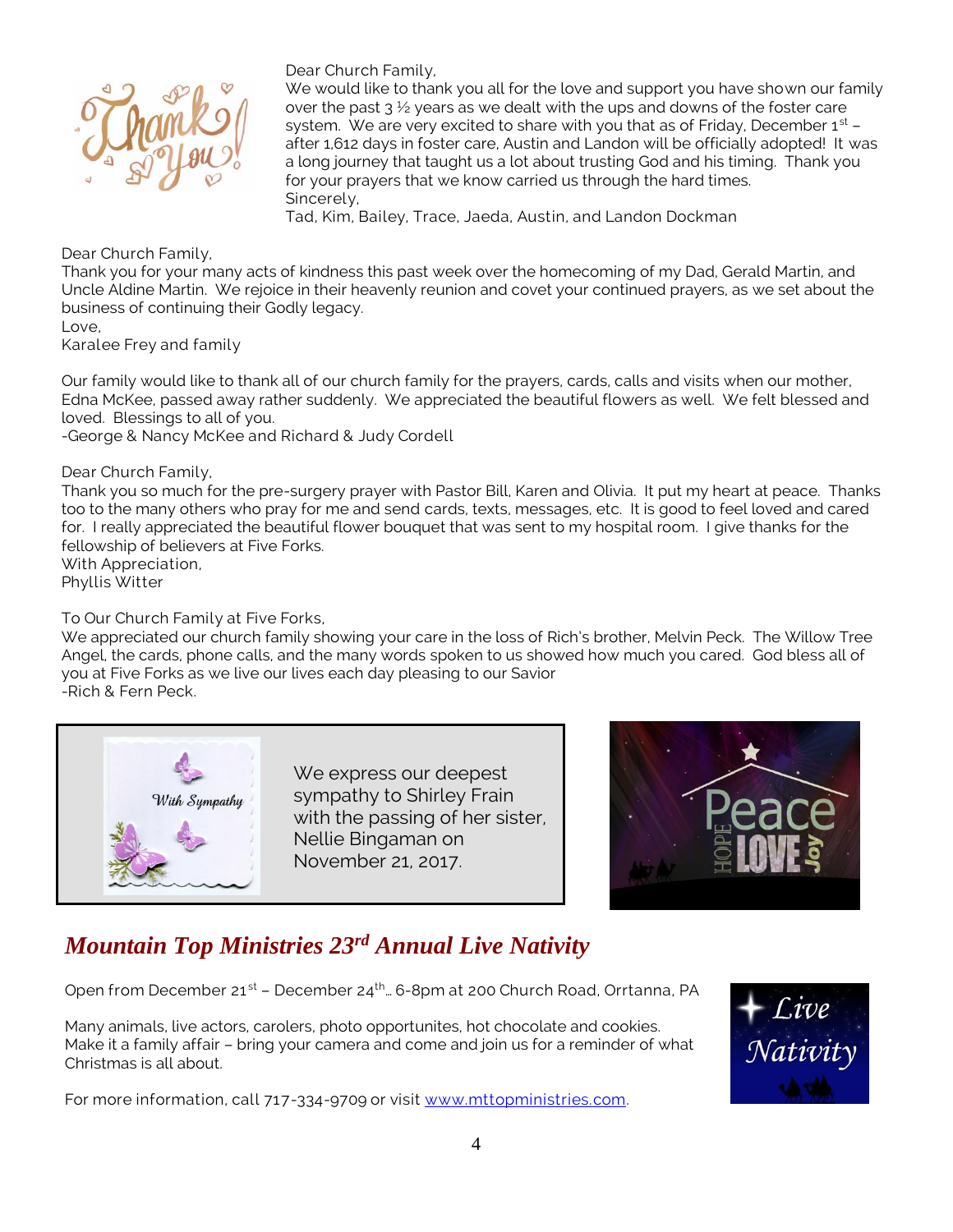*Below is a list of events and activities that the youth are assisting with, participating in or will be invited to be part of:*

*"You can find more information about our events, including permission slips, on the church website or join us on Facebook; our group name is; Five Forks BIC Youth Group, or see Pastor Shaun.*

*\*Please be aware that there is extra financial assistance available to any youth that may need it. Do not let money be the reason that you do not participate! (See Pastor Shaun)*



Christmas Cheer & Hershey Park - All teens (6th - 12th grade) are invited to join us on Sunday, December 10th (9:30am - 6pm) as we take Sunday school on the road. We'll be heading to Quincy Home for the morning to spread some Christmas cheer to the residents. We'll sing some Christmas carols together (no, you don't have to be able to sing!) and read the Christmas story. We'll also have an opportunity to visit and talk with residents. It will be well worth your time. Following our time at Quincy Home, we'll be heading to Hershey Park for the

afternoon, where we can enjoy the rides and the park will be decorated with Christmas lights. We'll stop by and visit Santa's reindeer and of course, our trip wouldn't be complete without a visit to Chocolate World and the "Chocolate Ride"! (All 6<sup>th</sup> & 7<sup>th</sup> grade students will walk through the park with a youth leader.) You do need a permission slip and the cost for this event is \$5. Also, bring some money for a meal at the park. We'll return to Five Forks for pick up at 7pm!



Carry Trays at Christmas Dinners - All teens are encouraged to sign up to help carry trays at the Five Forks Christmas dinners; for families with children or for elderly who need an extra set of hands as they go through the food line. You would need to be here from 6:30pm – 7:30pm and you'll even get a free, delicious meal out of it! We will have signup sheets at youth group, so sign up to help out! Talk to your small group leader for details. (Christmas dinner dates are: December 5, 7, 8, 12, 14).

Pedal to the Metal for the Kettle - The Five Forks youth group NEEDS YOUR COINS! You've seen them, standing at shopping malls during Christmas or outside of Walmart. They're standing by a red kettle, hanging from a stand. They're dressed in red, green and white, trying to stay warm...and usually ringing a bell. No, they're not Santa's elves:) They are the Salvation Army bell ringers, collecting loose change and coins which will be used for their outreach to people less fortunate. It's a thankless job and very cold. So the Five Forks teens want to cheer up these folks and bring them a HUGE Christmas surprise and we need the whole church to be involved. For three Sundays in a row: November 26, December 3, 10...EVERYONE at Five Forks (children, teens, adults) bring your loose change to church with you. Dig down in the deep cracks and